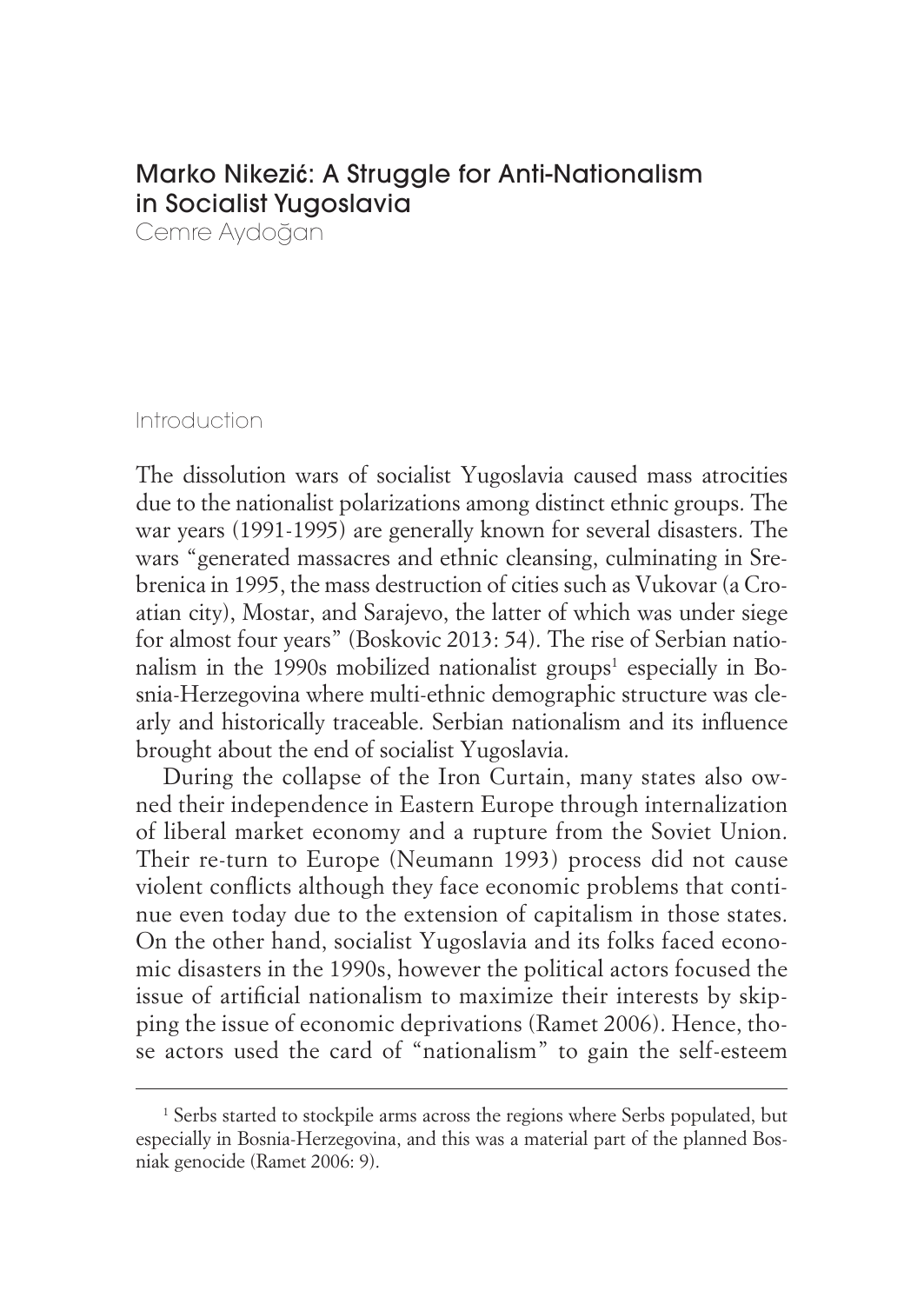they lost during the periods of economic "recess" (Ozkirimli 2017: 51-54).

Although many studies centralize nationalism to understand and to discuss the dissolution of former Yugoslavia (Denitch 1996; Sells 1996; Bieber 2002), the distinctions among communists are generally less focused aspect of the dissolution process (Jović 2009). The distinction process started in 1960s, especially in Serbia and among Serbian politicians and thinkers. Despite the fact that Tito and other founding elites certainly aimed to decentralize the state as their primary goal, the "liberal" communists also insisted on discussing the economic depression of Yugoslavia and local solutions on that through reforms (Guzina 2003).

Serbian nationalism was seen harmful even in Serbia in the 1960s, but it found a grassroot movement due to the polarization between the arguments of the "liberal" communists and the conservatives<sup>2</sup> who supported pro-statist policies. The conservative wing consisted of both nationalists and anti-nationalists, however the reformists are generally categorized as anti-nationalist voices of Serbia. Hence, suppression of the reformists (the "liberal" communists), such as Koća Popović, Mijalko Todorović, Latinka Perović, Marko Nikezić, and Petar Stambolić, and their dismissal from their office paved the way for the consolidation of nationalist conservatives in the next decades. In this article, I will analyse the role of Marko Nikezić, a former Minister of Foreign Affairs of Yugoslavia and the 6<sup>th</sup> Chairman of the League of Communists of Serbia between 1968-1972, to discuss how anti-nationalist maneuvers were visible in the Serbian politics of the 1970s, and also how they were ignored. I will analyze Marko Nikezić's speeches, policies, and targets for the sake of anti-nationalist future of Yugoslavia through primary and secondary sources, then I will display the impossibility of anti-nationalist politics in the context of the rise of Serbian nationalism and the Yugoslav politics.

<sup>&</sup>lt;sup>2</sup> They were either nationalist or anti-nationalist.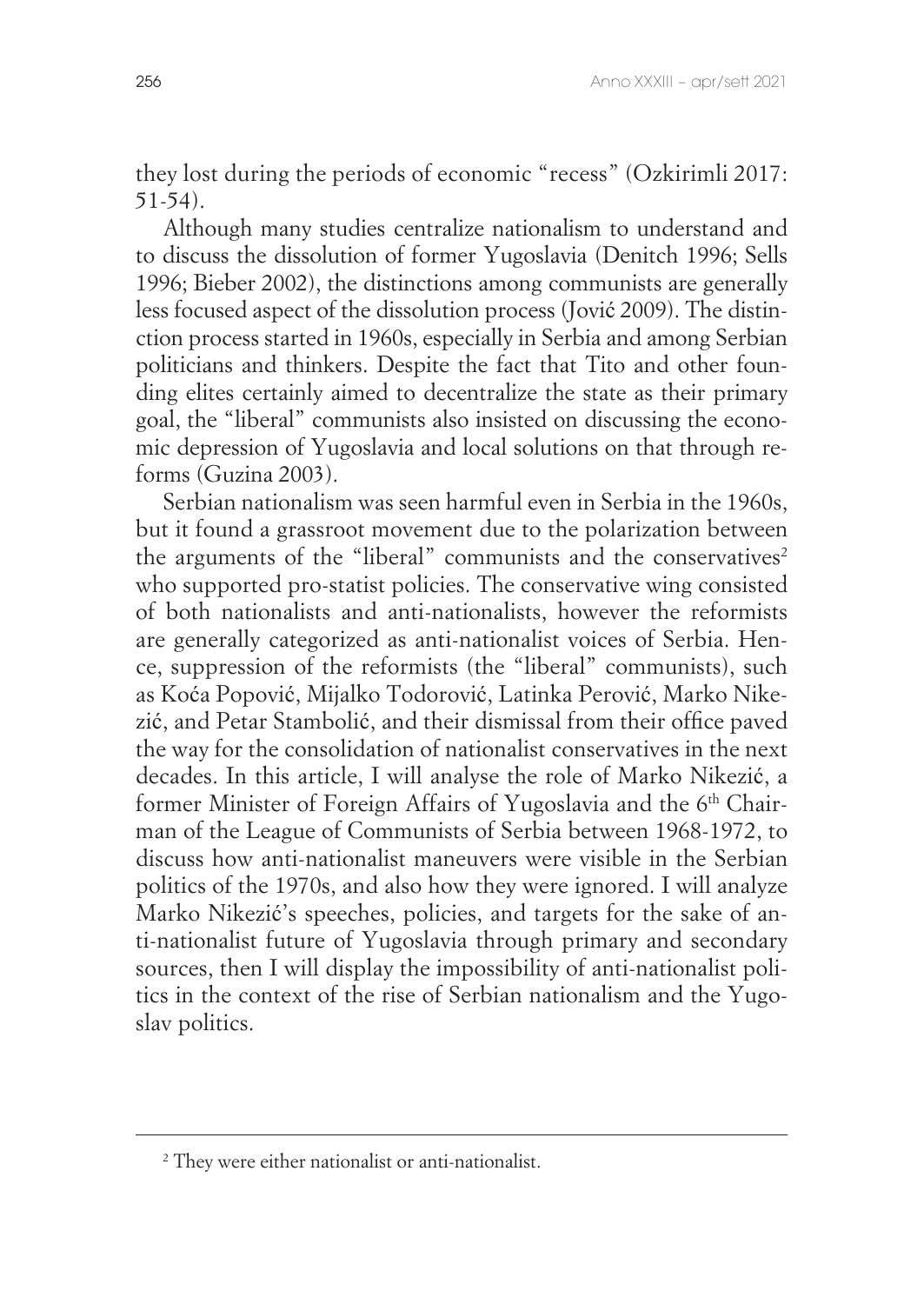#### Brief history of Serbian nationalism

Scholars who specialize on Serbian nationalism in the Balkans mainly refer to the Battle of Kosovo of 1389<sup>3</sup> as the first important incident while they try to trace the roots of nationalistic sentiments among Serbs (Sells 1996; Bieber 2002; Subotić 2016). On the other hand, many studies that underline the modern and constructed essence of nationalism open a window of opportunity to understand how nations (re) narrate their history through retrospective interpretations (Anderson 1983; Hobsbawm 1983; Üngör 2014). In other words, national histories and quest for national independence were tried to be justified through historical, generally ancient, cases in the 19<sup>th</sup>, especially among distinct nations of imperial states and by their nationally heroic figures or state elites (Brass 1979; Greenawalt 2001: 57-59). Therefore, construction of national incidents and myths might be generally classified as artificial efforts in the modern era. Although this claim is contractionary with Orientalist school since the members of this school centralize the ancient and embedded hate of the folks through their explanations of the wars when they focus on nationalism, especially in the Balkans (Kaplan 1991/1992).

The Balkan Wars of 1912-13 and Serbian *Chetniks*' role4 (Todorova 1994) in the World War II influenced the mindset and manuscripts of the scholars who analysed the Serbs (or the Balkans in a broader perspective), and their claims centralised Orientalist arguments: barbarous East, violent Slavs, and their constantly conflictual behaviours (Kaplan 1991/1992: 65). On the other hand, after the WWII, the establishment of socialist Yugoslavia with its six republics and two

<sup>&</sup>lt;sup>3</sup> The war was between the Ottoman State and the forces of the Serbian prince Lazar in 1389. The Battle of Kosovo ended with Turkish victory and the collapse of medieval Serbia. Although Serbs were defeated, the war is still important for them because it is believed that the war initiated a new era in their history. Therefore, romantic and retrospective remembrance of the war constitute one of the important milestones of Serbian national history.

<sup>4</sup> It was a Serbian guerrilla force in the occupied Yugoslav regions (by Germans and Italians) during the WWII. *Chetniks* collaborated with fascist units, even with Croatian *Ustashe* who systematically killed Serbs in the WWII.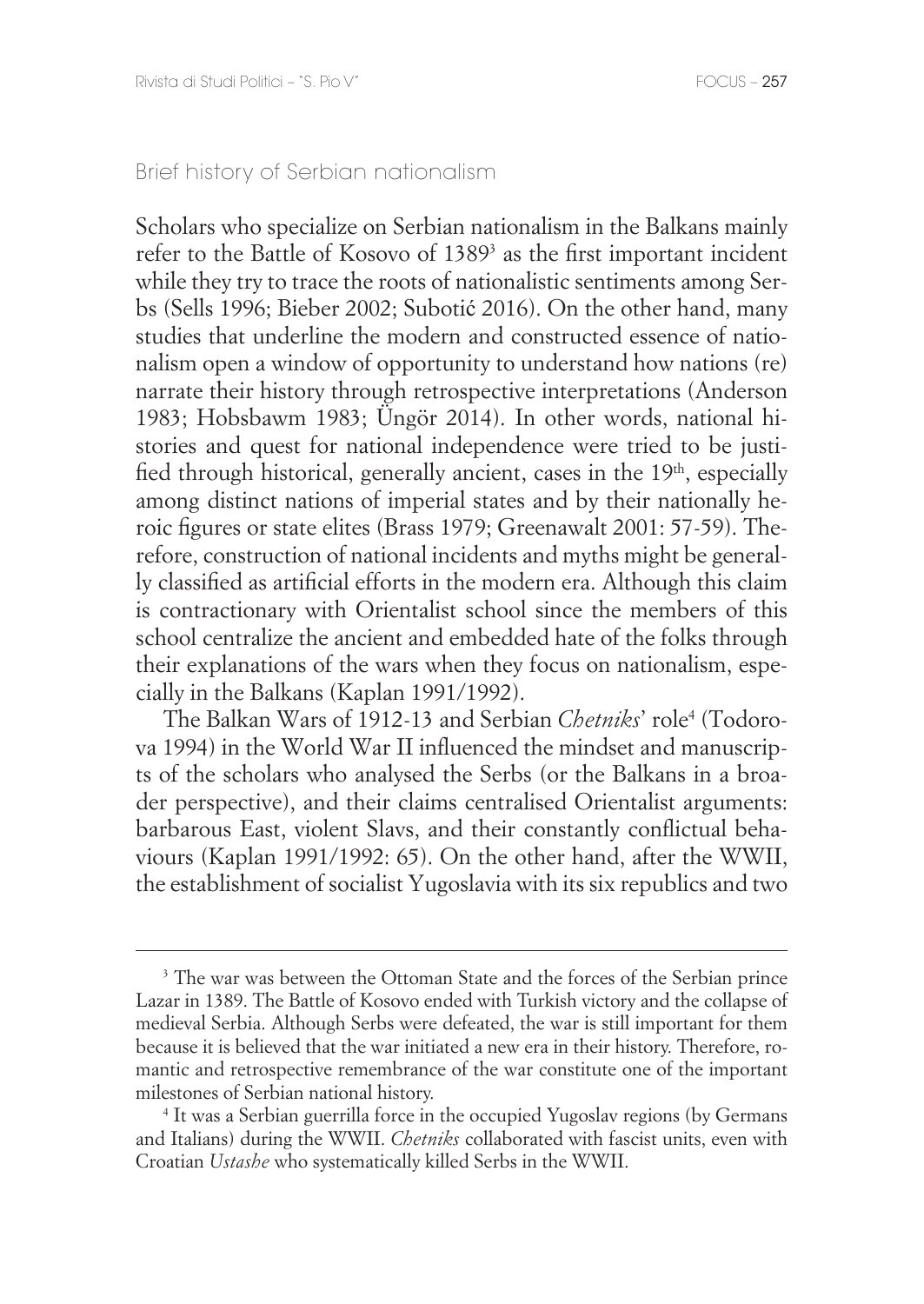autonomous regions<sup>5</sup> started a new epoch because of the formulation of supra-national identity and its internalization among the folks of Yugoslavia. Its establishment highlighted that the violent conflict or centrifugal politics is not inevitable in the region<sup>6</sup>.

Although national questions were also visible within the borders of multi-ethnic socialist Yugoslavia, especially because of the introduction of the market socialism7 (Ramet 2016), Yugoslavia might be generally remembered with its anti-nationalist, Marxist utopian, and decentralized structure (Budding 1997; Lindstrom 2005; Maksimović 2017). The rise of nationalism, or at least nationalist ideas, found room in the 1960s and 1970s in Yugoslavia, especially in its Serbian republic among several thinkers and politicians<sup>8</sup>, however this does not demonstrate that there were no communist and anti-nationalist bloc in Serbia.

## The 1960s-1970s: Can we detect Serbian nationalism?

Budding's article on Serbian national identity crisis in the late 1960s and 1970s starts with an intriguing example from today's perspective<sup>9</sup>:

7 National questions were also traceable in Yugoslavia since national conflicts emerged among political leaders of federal republics even in the 1960s due to the introduction market socialism that bifurcated the Yugoslav society: reformists vs. conservatives. Under the general umbrella of the conservatism, there were not just anti-nationalist communists. National front also found a room under etatist-conservatism to criticize the reformists' policies by referring to unequal nature of the reforms and their unequal effects among republics.

<sup>8</sup> Serbia was economically one of the less developed parts of Yugoslavia, therefore suspicion on reforms and ideological distinctions were much more visible in comparison with other republics of socialist Yugoslavia. 9

 The dissolution wars of Yugoslavia flamed nationalism within the region, and today there are still nationalist polarizations in the lands of former Yugoslavia where multi-ethnic structure exists.

<sup>5</sup> Republics: Serbia, Bosnia-Herzegovina, Montenegro, Croatia, Slovenia, and Macedonia; autonomous regions: Kosovo and Vojvodina.

<sup>6</sup> National liberation front in the WWII had a diversified social and political structure with members from several political and religious backgrounds and with the leadership of Josip Broz Tito. Then, the state was founded by the Anti-Fascist Council of National Liberation of Yugoslavia (AVNOJ) in 1943 with the name of Democratic Federal Yugoslavia (named as "socialist" Yugoslavia/SFRY in 1963).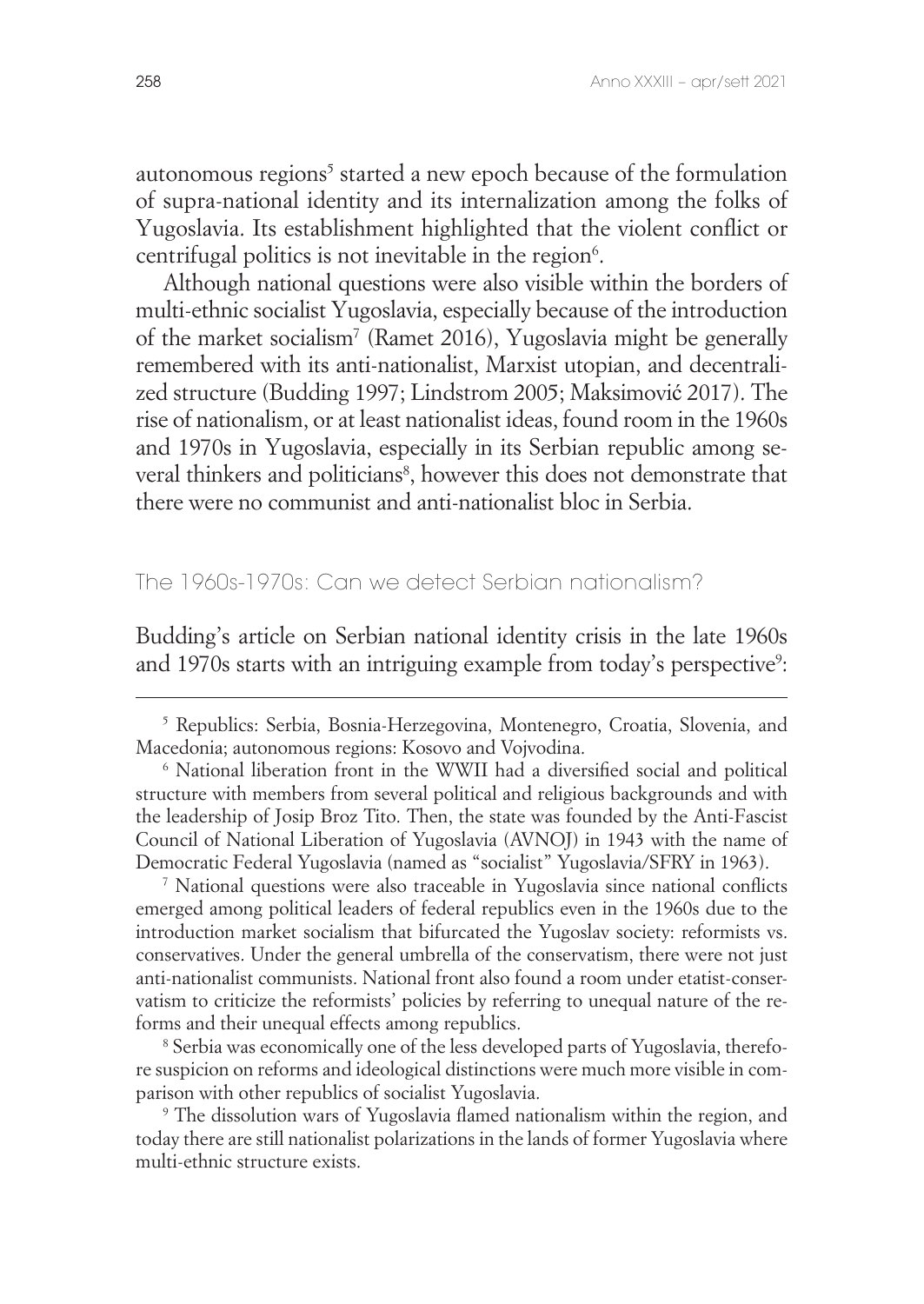how Serbian poet Pavle Stefanović's ranked his identities, first a Yugoslav, then a Serb (1997: 407). Guzina discussed the 1960s' Serbia from the point of nationalism, and he claims that "civic nationalism" and "Yugoslavism"10 were the most concrete ideologies that aimed to include all "communist" citizens without an exclusionary policy (2003: 92). Another example that displays the legal hegemony of the Yugoslav identity over Serbness in 1960s is the case of the Brioni Plenum of 1966. Vice-President of Yugoslavia and the highest-ranking Serbian communist, Aleksandar Ranković was accused in this plenum due to his secret efforts to create "a-state-within-the-state" (Budding 1997: 410) and his smuggling activities in Kosovo and Metohija where Ranković consciously supported Serbian migration waves (Cvetković 2017: 130). Prpic underlines that Ranković's "closer ties with Moscow" even after Tito-Stalin split in 1948 and his "Serbian chauvinist" acts caused the end of his political career (1969: 41). Furthermore, he was stamped as "nationalist" or "chauvinist" which carries negative connotations in the 1960s' Serbia and of course in Yugoslavia (Budding 1997: 410).

On the other hand, Ranković was not alone in his illegal and chauvinist acts, and his supporters were also accused in the Plenum (Prpic 1969: 41). Although Ranković "was openly against the notion of Muslim particularly and denied the existence of, or the possibility of, a Muslim nation" (Ramet 2006: 286) which was clearly against socialist and de-centralized spirit of Yugoslavia, his coterie was also against the idea of "ethnic particularities" (*Ibid.*). Therefore, a Serbian grassroot for nationalist ideas started to be mobilized silently around Ranković's mindset. After the reign of Ranković, "mainly Serbs and Montenegrins moved to other parts of Yugoslavia" because of "the discriminatory policies of Kosovo Albanians" (Mertus 1999: 27). Hence, Serbian state elites who applied to the tool of nationalism in 1990s would start to refer to those incidents too in their polarizing narratives.

On the other hand, "Serbian opposition to Yugoslav decentralization" organized a public discussion in March 197111 that also centra-

<sup>&</sup>lt;sup>10</sup> Yugoslavism is generally argued as a civic religion in the socialist regime, and it aims to glorify communism in a Marxist utopian way.

<sup>&</sup>lt;sup>11</sup> "Serbian opposition to Yugoslav decentralisation gained its fullest explicitly political expression during the period of officially-mandated "public discussion"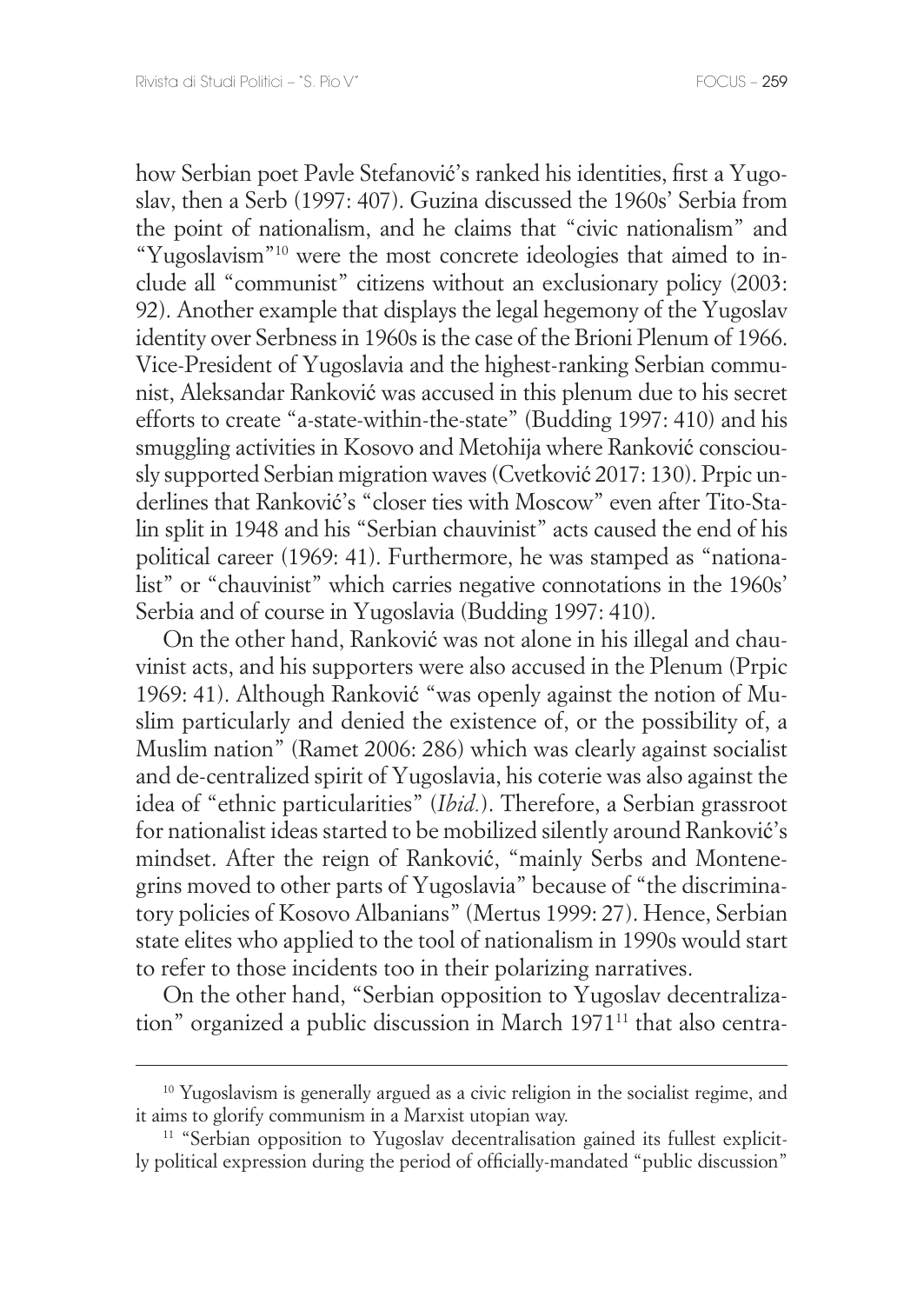lized the issue of national benefit maximization of Serbs which was contrasting with the essence of socialist utopian Yugoslavia<sup>12</sup> (Budding 1997: 416). Cyrillic colour of nationalism started to be spoken loudly although one of the most important scholars who also joined this public discussion, Mihailo Đurić was sentenced to nine months prison due to his critique of Yugoslav decentralization and his positive attitudes towards the rise of Serbian nationalism (*Ibid.*). However, there were also "other communists" who supported anti-nationalism in Serbia.

#### The 1960s-1970s: Marko Nikezić

Even though Serbian nationalism was started to be spoken loudly in Serbia, there were also some "liberal"13 communists who believed and supported "internationalism" across Yugoslavia through the maximization of the citizens' economic interests without any nationalist argument (Budding 1997: 409). "The Serbian 'liberal' communists were party reformists (headed by Marko Nikezić and Latinka Perović<sup>14</sup>) who gained prominence in Serbia after the fall of Ranković and were in control of the Serbian Communist Party from 1968 until 1972"

that preceded the passage of the constitutional amendments of 1971. In March 1971, the Law Faculty of the University of Belgrade hosted a particularly dramatic session. It was fraught with claims that Yugoslavia was "at its final cross-roads" and that "after the adoption of these amendments Yugoslavia will no longer exist as a state". In this charged atmosphere, a few speakers put forward a political analogue to the Proposal for Consideration's linguistic platform. That is, they insisted that if others could do without Yugoslavia so could the Serbs on certain terms. Philosopher Mihailo Đurić, asserting that Serbs had "magnanimously" chosen to create Yugoslavia instead of Greater Serbia in 1918, called on the Serbian people to renounce 'the mistakes of the past'" (Budding 1997: 416).

<sup>12</sup> The essence of socialist utopian Yugoslavia was anti-nationalism and pro-decentralization-oriented policies across its borders.

<sup>13</sup> Liberal communist of Serbia refer to a bunch of state elites and their supporters who aimed to eradicate economic inequalities through reforms and through adaptation of social democratic principles.

14 Koća Popović, Mijalko Todorović, Latinka Perović, Marko Nikezić, and Petar Stambolić were the leading names of the liberal communists of Serbia in the 1960s-70s.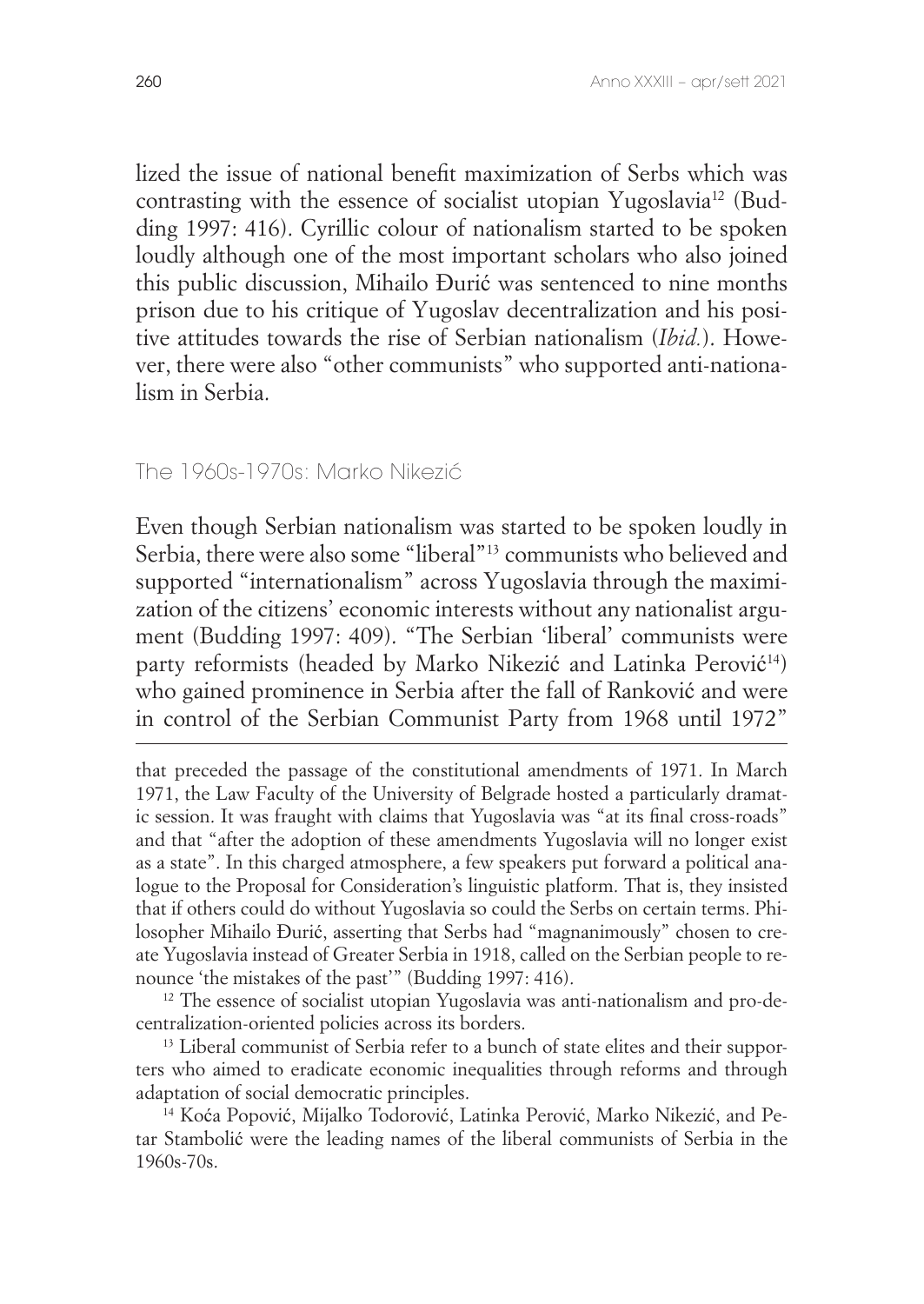(Guzina 2003: 94). In this article, I specifically discuss the role and importance of Marko Nikezić to understand anti-nationalist maneuvers in 1960s-70s' Serbia. Nikezić was a former Minister of Foreign Affairs of Yugoslavia and the 6th Chairman of the League of Communists of Serbia between 1968-1972. Before that he was one of the partisans, and he was also a member of founding bureaucratic class of Yugoslavia with Josip Broz Tito and Edvard Kardelj.

Flere and Klanjšek state that "Nikezić explicitly considered that republics, not nationhoods, were constituents of Yugoslavia" (2019: 136). This is important to understand the general mindset of the "liberal" communists on nations and nationalism in Serbia: it was never one of the central ideologies of the state. Nikezić's ideas for the future of Kosovo signified its homeland situation for both Albanians and Serbs (*Ibid.* 143), hence Serbian nationalists were uncomfortable with Nikezić's discourse. Végel underlines that "Nikezić incessantly emphasized that the primary goal of Serbian communists must be resolutely fight the resurgent Serb nationalism" (2005: 172). This quote also displays how he was against hegemonic and historical narratives of Serbian nationalism.

Furthermore, he was a pro-European figure because of his belief in inclusive overarching identities. In 1966 Nikezić argued that "the series of initiatives by the socialist East European countries and by West Europe to actively change the state of affairs and to remove the obstacles accumulated through the Cold War" (1966: NN2). Therefore, the idea of pan-Europeanness was also important for him like the idea of *South Slavness*. According to Nikezić, Europeanization was also a vital goal for each citizen of socialist Yugoslavia, and Europeanization equated with more reform to improve economy within all republics and regions. Nikezić aimed to eradicate extreme underdevelopment and backwardness in former Yugoslavia, and he thought that state intervention should have been stopped in certain reforms (Đorgović 2014). Nikezić also argued that more qualified working class would have ended the economic problems, and new decisions should be formulated independently, independent from the state (*Ibid.*).

While Nikezić insisted on reformist policies for the sake of citizens of socialist Yugoslavia, he also believe that problems of ethnic minorities, such as the problems of Croatian Serbs, should have been sol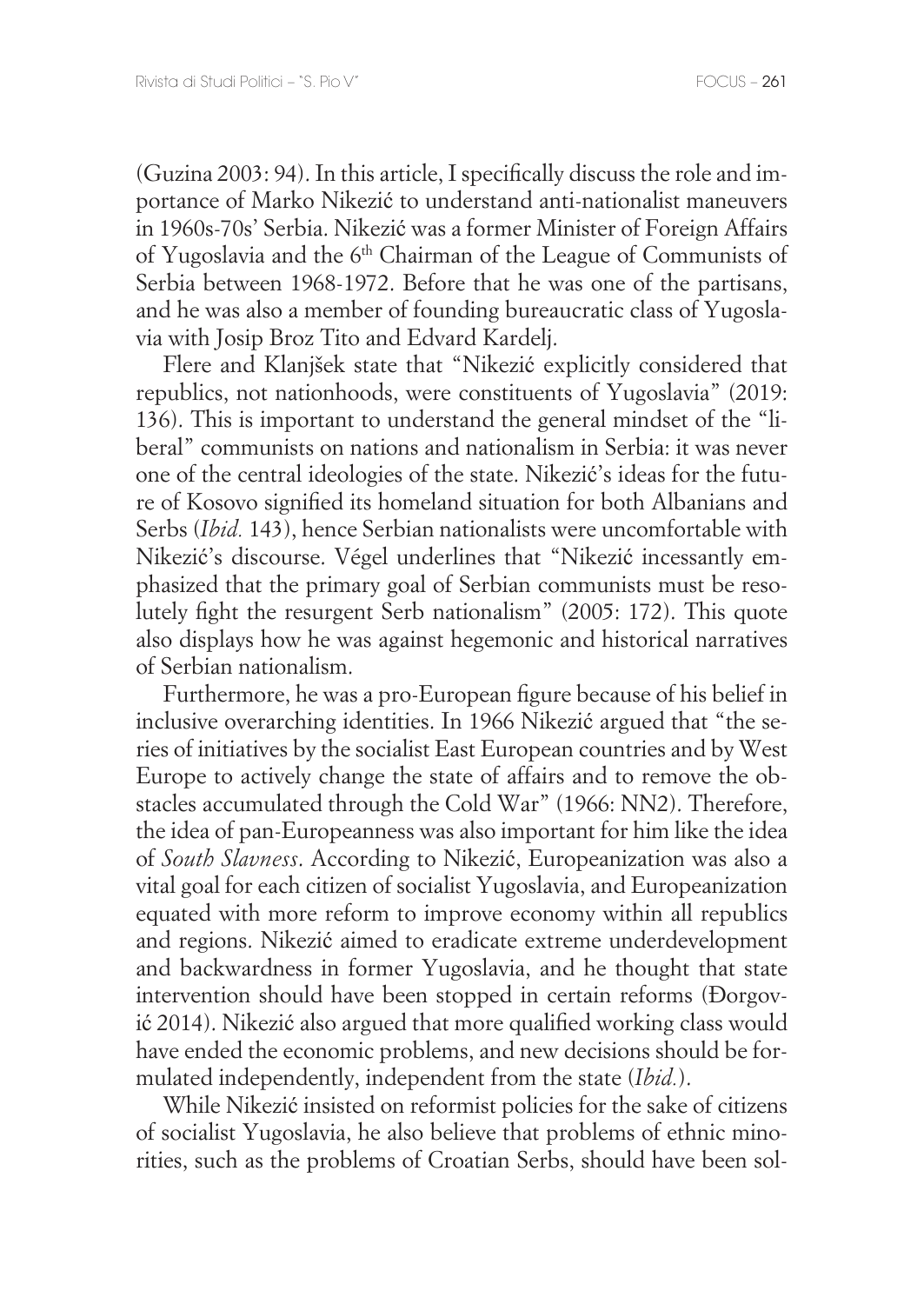ved in their regions, in Zagreb not in Belgrade (Jović 2009: 133). This is also significant to trace his position vis-à-vis Serbian nationalism to prevent any pan-Serbian movement across Yugoslavia. Moreover, he was also skeptical of decentralization policy of socialist Yugoslavia since it might have found a room for the goals of nationalists actors (*Ibid.* 124). His ideas against the rise of Serbian nationalism and for economic prosperity of citizens of socialist Yugoslavia went hand-inhand, and he started to be more critical for the regime's agenda.

Although the "liberal" communists of Serbia aimed to save the state, their ideas were seen unacceptable for Tito and the ruling class (*Ibid.*). Therefore, anti-nationalist bloc of Serbia was dismissed from the office. Nationalist wing of Serbian politics also agreed Tito's exclusionary attitudes towards the "liberal" communists. Hence, reformist ideas of Nikezić and others, were cleaned from the state's agenda, especially through their dismissal from their offices in 1972. This maneuver of Tito would cause the violent dissolution of Yugoslavia through nationalist conflicts especially in the regions where Serbs populated. Therefore, ideological warfare of the late 1960s-70s led to the emergence of artificial reasons for the war, nationalism, and the lack of the "liberal" communists' bloc would bring about the rise of violent politics.

## Conclusion

Scholars on the dissolution of socialist Yugoslavia and the rise of Serbian nationalism mainly focus on centrifugal politics in the 1990s among distinct ethnic groups to understand polarizations and their reasons. On the other hand, the ideological differentiations in Yugoslavia on certain issues were less discussed since those distinctions were the stories of the 1960s-70s. In this article, I aimed to demonstrate why we need to know different voices in the Yugoslav politics, especially in Serbia, in order to understand the roots of the dissolutions. I specifically focused on Marko Nikezić, a former Minister of Foreign Affairs of Yugoslavia and the 6<sup>th</sup> Chairman of the League of Communists of Serbia between 1968-1972. As a "liberal" communist, Nikezić and his fellows supported the idea of anti-nationalism in their policies. They were dismissed from their offices in 1972 due to their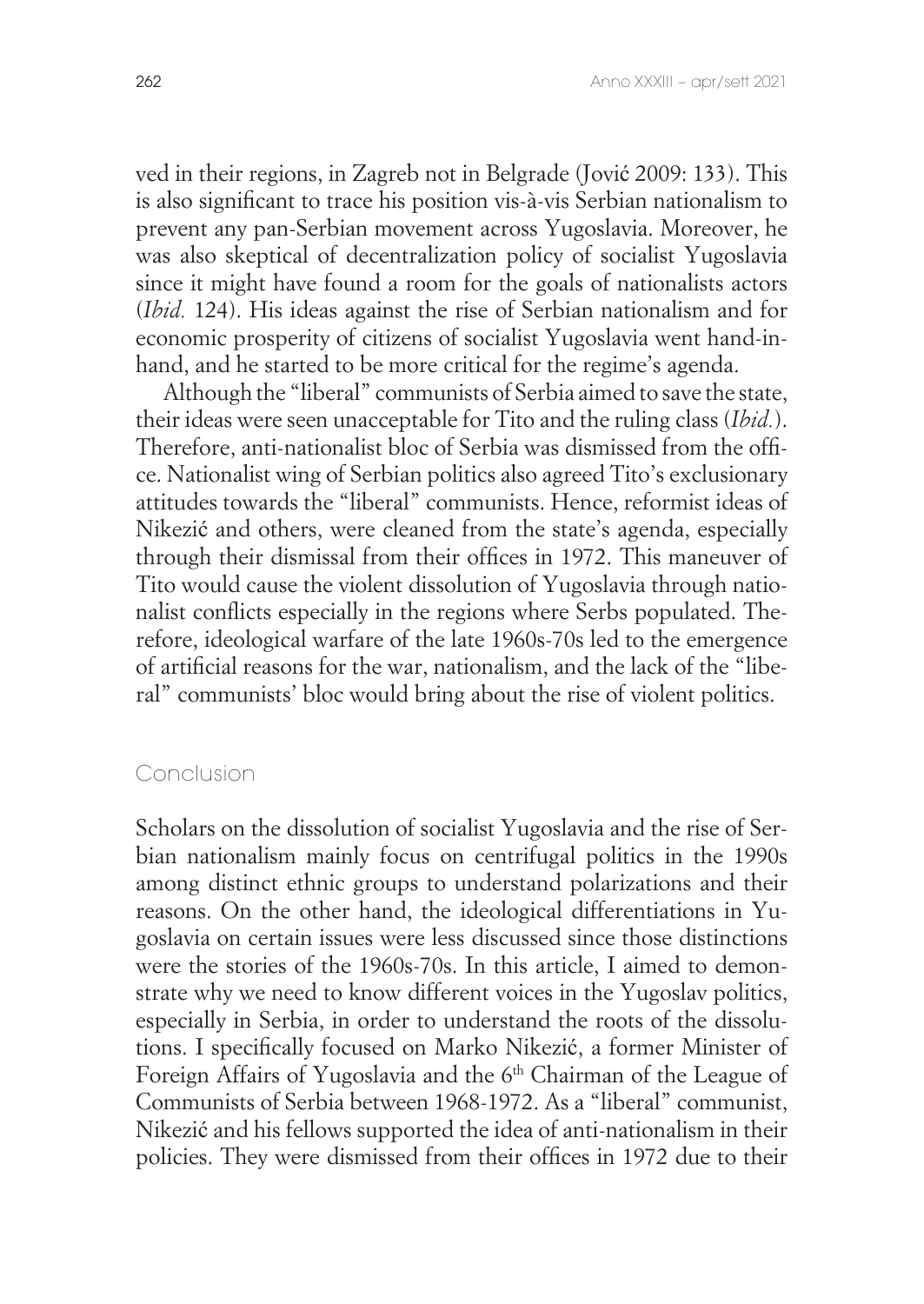reformist policies that were contrasting with Titoist state-centered politics. From the point of fictional history, the existence of the "liberal" communist bloc would have mattered, and might have prevented violent conflicts in the dissolution process.

#### References

- Anderson B., *Imagined Communities: Reflections on the Origins and Spread of Nationalism*, Verso Press, London 1983.
- Bieber F., «Nationalist Mobilization and Stories of Serb Suffering: The Kosovo myth from 600<sup>th</sup> anniversary to the present», in *Rethinking History*, 2002, Vol. 6, No. 1, 95-110.
- Bošković A., «Yugonostalgia and Yugoslav Cultural Memory: *Lexicon of Yu Mythology*», in *Slavic Review*, 2013, Vol. 72, No. 1, 54-78.
- Brass P.R., «Elite Groups, Symbol Manipulation and Ethnic Identity among the Muslims of South Asia», in Taylor D. – Yapp M. (eds), *Political Identity in South Asia*, Curzon Press, London 1979, 35-68.
- Budding A.H., «Yugoslavs into Serbs: Serbian national identity, 1961-1971», in *The Journal of Nationalism and Ethnicity*, 1997, Vol. 25, No. 3, 407-426.
- Cvetković S., «Fall of Aleksandar Ranković and Condemnation of "Rankovićism"» in *Tokovi istorije*, 2016, Vol. 3, 111-143.
- Denitch B.D., *Ethnic Nationalism: The Tragic Death of Yugoslavia*, University of Minnesota Press, Minneapolis, 1996.
- Đorgović M., «Marko Nikezić (2): Nije hteo da budemo Afrika» in *Danas*, accessed date February 20, 2022, https://www.danas.rs/nedelja/marko-nikezic-2-nije-hteo-da-budemo-afrika/.
- Flere S. Klanjšek R., *The Rise and Fall of Socialist Yugoslavia: Elite Nationalism and the Collapse of a Federation*, Lexington Books, London 2019.
- Foreign Broadcast Information Service, *Daily Report: Foreign Radio Broadcasts*, 1966.
- Greenawalt A., «Kosovo Myths: Karadzic, Njegos, and the Transformation of Serb Memory», in *Spaces of Identity*, 2001, 49-65.
- Guzina D., «Socialist Serbia's Narratives: From Yugoslavia to a Greater Serbia», in *International Journal of Politics, Culture, and Society*, 2003, Vol. 17, No. 1, 91-111.
- Hobsbawm E.J., *Mass-Producing Traditions*, in Hobsbawm E.J. Ranger T. (eds.), *The Invention of Tradition*, Cambridge University Press, Cambridge 1983.
- Jović D., *Yugoslavia: A State that Withered Away*, Purdue University Press, West Lafayette 2009.
- Kaplan R.D., «The Clairvoyance of Rebecca West: Black Lamp and Grey Falcon», in *The National Interest*, 1991/1992, No. 26, 63-70.